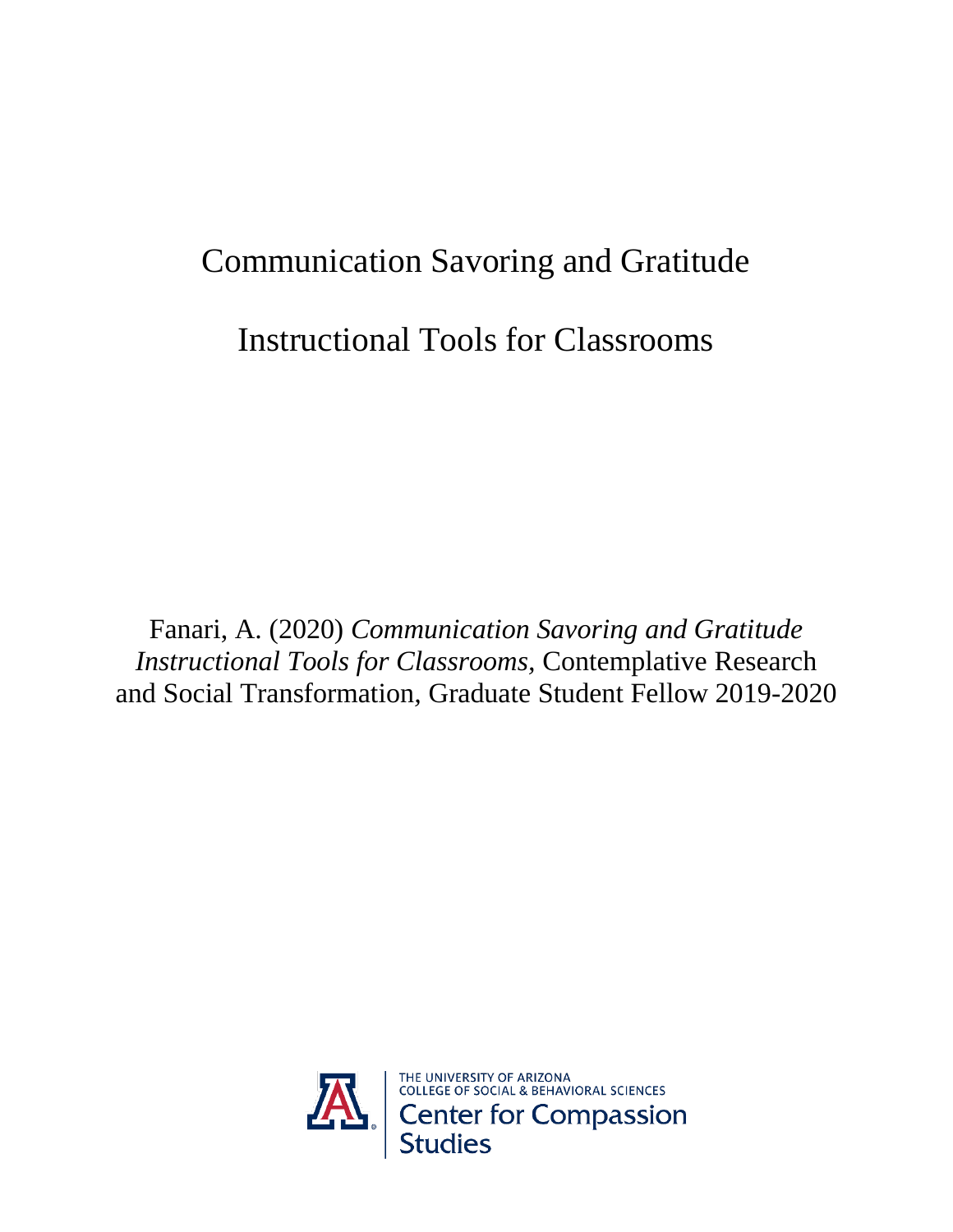# **Table of Contents**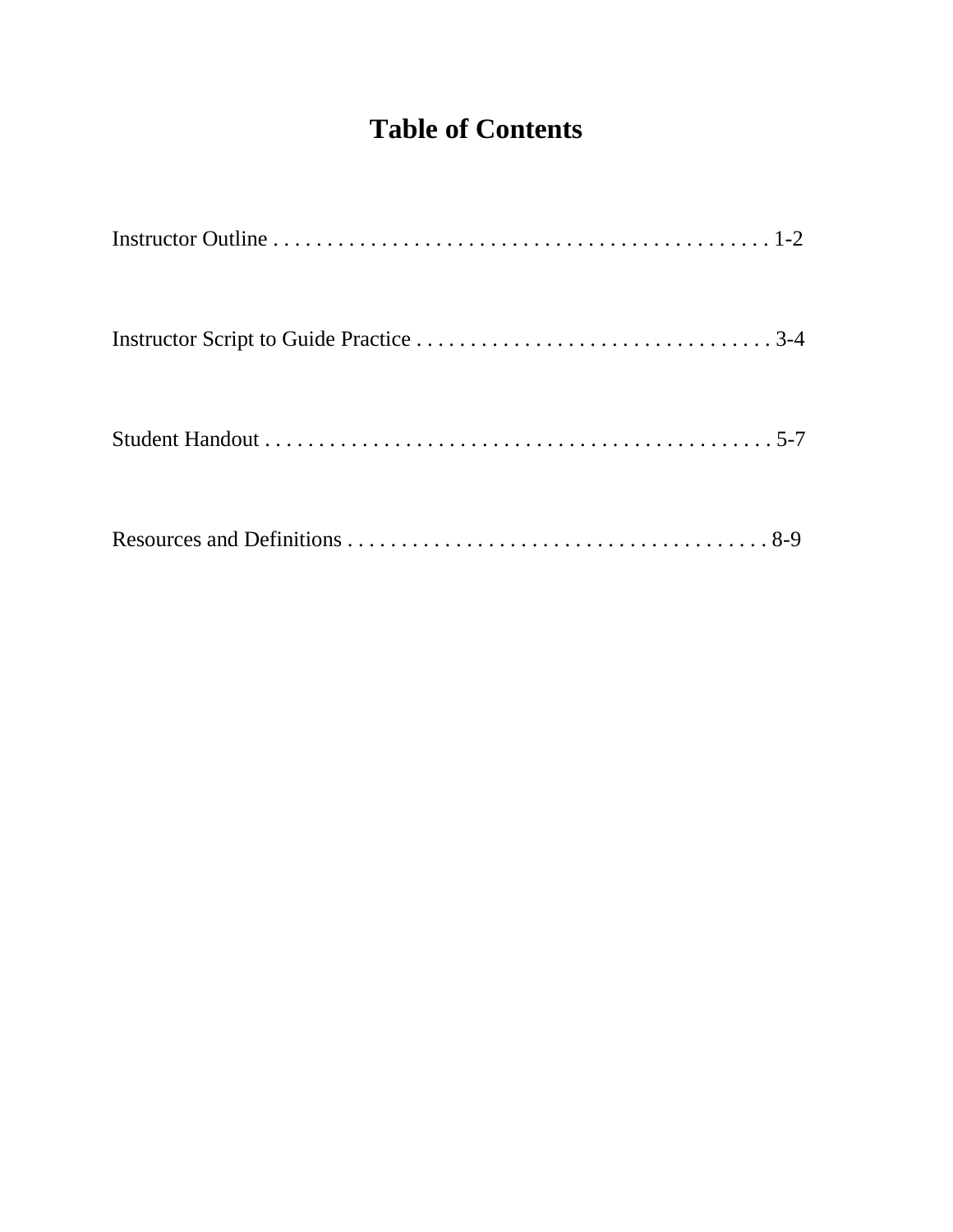# **Instructor Copy: Outline**

**Goal:** The purpose of this short practice is threefold

- **1.** First, to introduce the concept of communication savoring and explain how it can be used as a practice to enhance, facilitate, and generate positive emotions
- **2.** Second, to invite participants to engage in a short practice of communication savoring
- **3.** Third, to create a safe and welcoming space for participants to engage in this practice

# **Mindful Objectives:**

- Focused attention
- Metacognition
- Emotional Regulation
- Gratitude (long-term)

# S**chedule (10-15 minutes):**

- **1. Instructions and explanation of the practice (1 minute)**
	- a. Introduce the activity to the class and provide detailed instructions
	- b. Share screen via Zoom
- **2.** Video of Communication Savoring Practice <https://www.youtube.com/watch?v=uCM9HxNQpLw&feature=youtu.be>

# **3. Watch video (9 minutes)**

- a. Provide advance worksheets to the class
- b. After watching the video, provide time for students to engage with the worksheet and reflect on their own communication savoring

# **4. Complete worksheet (2 minutes)**

a. Students will be given time to reflect and write about a moment of communication they savored. The prompt will be provided in the handout.

# **5. Share response in "large" group (5 minutes)**

a. If they feel comfortable, students can read and share the communication moment they savored.

## **6. Take-aways of communication savoring (3 minutes)**

- a. At the end of the practice, the instructor will provide a brief description of communication savoring and provide additional details about enhancing gratitude
- b. Instructor should clarify the connection between communication savoring and mindfulness, and explain how communication savoring can be integrated in mindful practices to promote gratitude in the classroom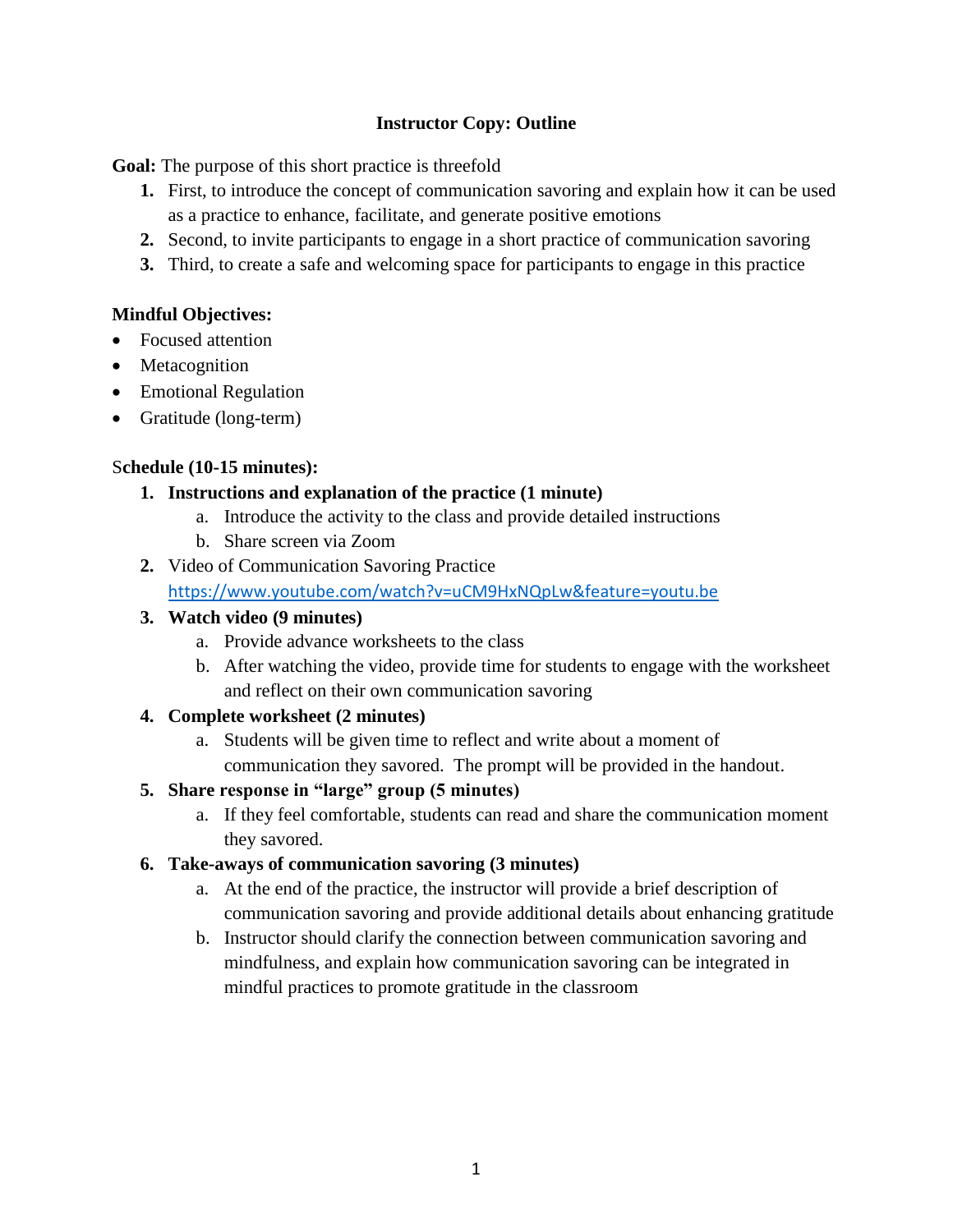# **7. Reflection and debrief (3 minutes)**

- a. Conclude this activity with a short reflection time. However, if there is no time, students can reflect on the practice during their own time.
	- *i. How do you think the practice of communication savoring can be used in the college classroom to promote mindfulness, positive affect, and gratitude?*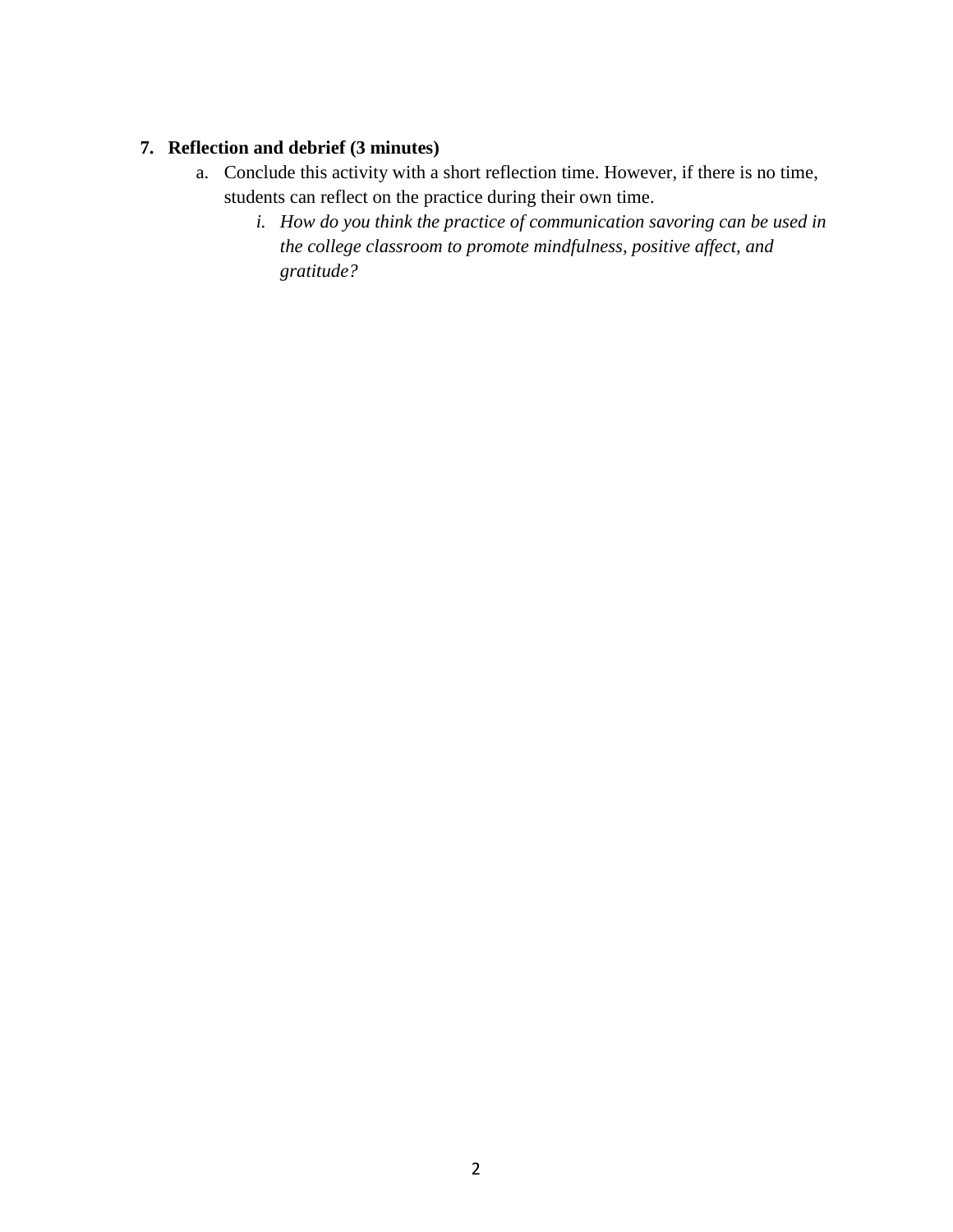## **Script for Guided Communication Savoring Practice**

**Instructions:** The following document provides a script that can be used to guide a Communication Savoring practice in the classroom. While communication savoring can be practiced independently, instructors often have the opportunity to engage in guided contemplative practices with their students.

The following script provides general guidelines that can be modified based on students' needs. Like many contemplative practices, this guided activity is *invitational*, not expectational. The following exercise can be modified to best accommodate the learning environment and the instructor's learning objectives.

#### **Time:** 8-10 minutes

#### **Centering and grounding (2 minutes):**

In this practice, I will guide you to think about, reminisce, or imagine a specific communication moment that brings you pleasure, appreciation, enjoyment, and thankfulness. Relax while picturing this moment. You can relax your body and mind by focusing on a past, present, or future moment that was meaningful to you and that brings you pleasure. Start by grounding yourself in a comfortable position. You can keep your eyes open or closed. You can stand up or sit down, adjusting your body to do what it needs. Relax your head, your shoulders, your neck, your hands, and your feet. Take note of how your body feels. Take a deep breath in, and as you exhale, notice where your body feels the most tension. Focus on these areas as you take another breath. Allow the tension to flow away as you breathe out. As I guide you through this communication savoring practice, feel free to modify the prompt as needed.

#### **Savoring practice:**

As we begin our practice, think about the word, "savoring," and what it means to you [pause]. What does the word "savoring" make you think about? Think about something pleasurable that you particularly enjoy, cherish, and/or anticipate. This can be something found in nature, like a sunset or a walk on the beach, or it can be a communication moment that was particularly meaningful for you. It can be a conversation, text message, or special time with another person, including a loved one, a mentor, a friend, or a family member. It can be a past, present, or future moment.

**STOP:** now that you have a clear moment or thing in mind, try to stop. Slow down and pause, being thankful that this moment was brought up to your attention. Take a deep breath, inhale, and exhale. Notice how you feel. Notice the sensations in your body. Capture this moment and the feelings that it brings.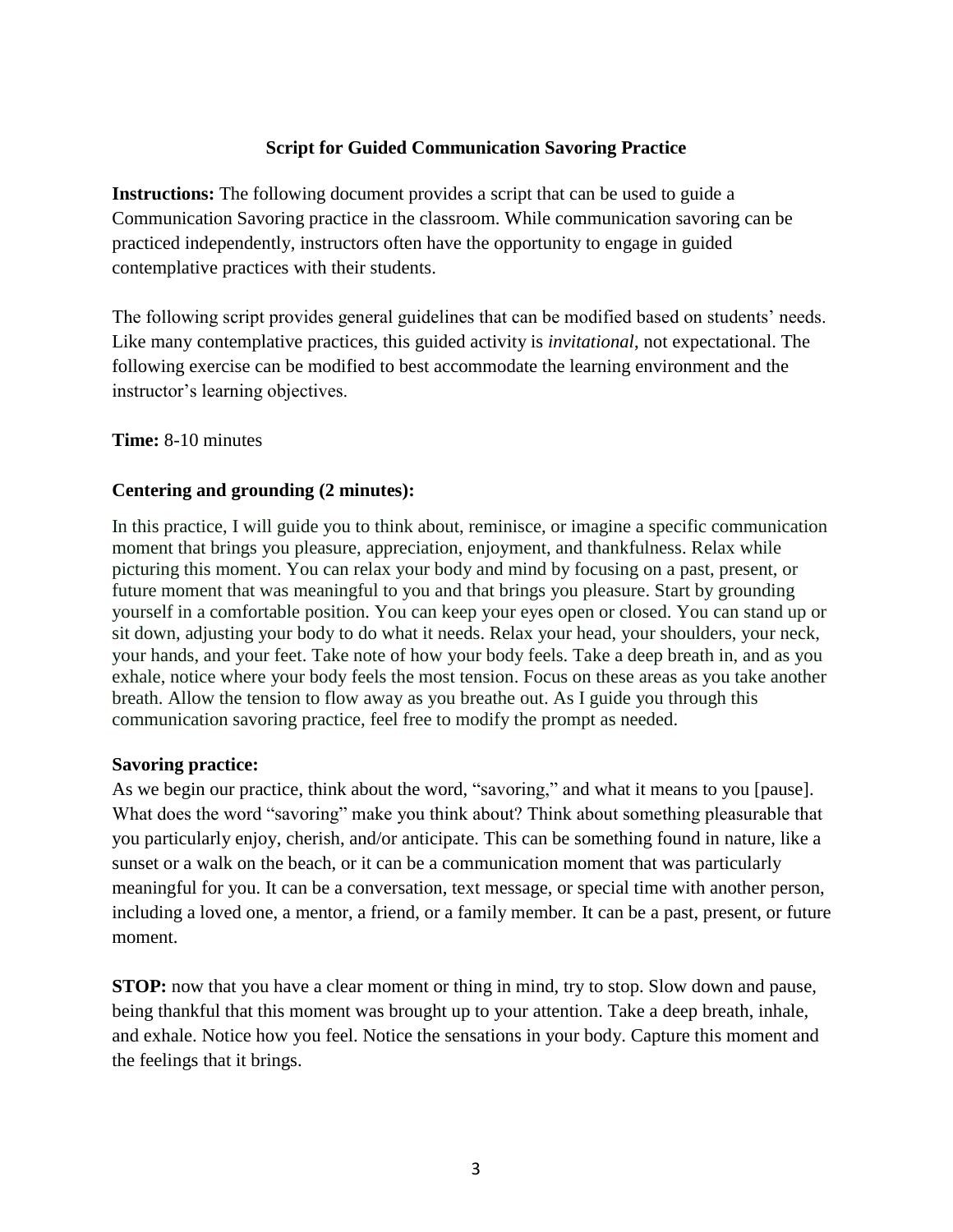**SAVOR:** Now that you have a specific moment in mind, allow the tastes, smells, sounds, textures, and colors to come to your mind. Focus on these sensory experiences. Try to capture everything from all the words that were said to all of the other non-verbal cues (touch, sounds other than talk, and facial expressions).

Enjoy the details of this moment allowing them to soak in and penetrate in your mind and heart. Think about the pleasurable sensations this moment brings to your mind. Does it bring to mind joy, peace, tranquility, enthusiasm, pleasure, and serenity? Does it bring satisfaction, fulfillment, and gratification? Take ahold of these sensations and rehearse them in your mind. Think about other people who are there with you, enjoying this moment. Think about the gestures, the sights, the smells and the tone of voice of the other person. If you are by yourself, listen to any other noise that emerges.

**SHARE**: Now that we have savored this moment thoroughly, think about how you share it with other people. Sharing involves many aspects. You can write the moment down and re-read it when you are going through a difficult time. You can write it like a story or a movie script. You can also share it with the people that were involved in the scene. You can think about how you would tell them in person or with a phone call, text message, or a letter. You can also share it on social media, highlighting the positive feelings that emerged from this experience. Regardless of whom you can share this moment with, remember all the positive sensations that you experienced. Make the other person a participant of the experience itself.

#### **Conclusion:**

To finish this practice, return to those pleasurable sensations that you savored. Return to your breath, by inhaling and exhaling. When you are ready, gently return with your mind to the class, move your fingers, and open your eyes.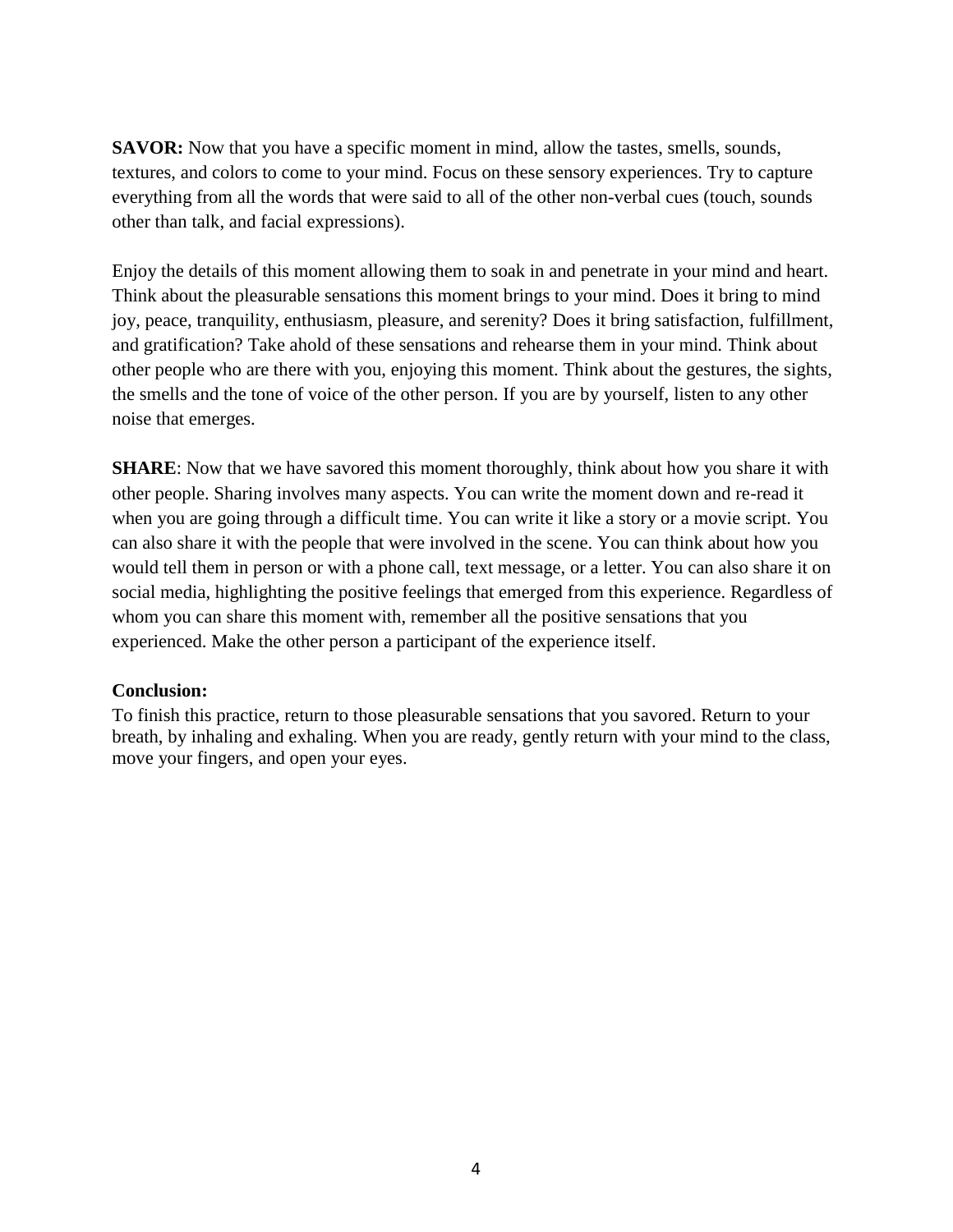#### **Communication Savoring and Gratitude: Student Handout**

**Instructions:** The following practice focuses on Communication Savoring as a contemplative practice in the classroom. We will watch a video on Communication Savoring together. Take notes if you need. At the end, you will be invited, but not required, to share your response.

#### **Before watching the video:**

**1.** What does the word "savoring" make you think about? What does it mean to you?

#### **After watching the video:**

- **2.** The video provides three specific steps people can take to increase their communication savoring. How can you use these steps to integrate savoring in your daily life?
	- a. **STOP:** how can you pause and be more mindful of moments that you experience in your daily life?
	- b. **SAVOR:** what are some meaningful moments you experienced (or you will experience) that you want to savor and "hold on to"?
	- c. **SHARE**: how can you share these meaningful moments with other people and encourage them to engage in communication savoring as well?

**3.** In as many details as possible, tell me about a COMMUNICATION moment that you SAVORED. Try to capture everything from all the words that were said to all of the other non-verbal cues (touch, sounds other than conversation, facial expressions, how close were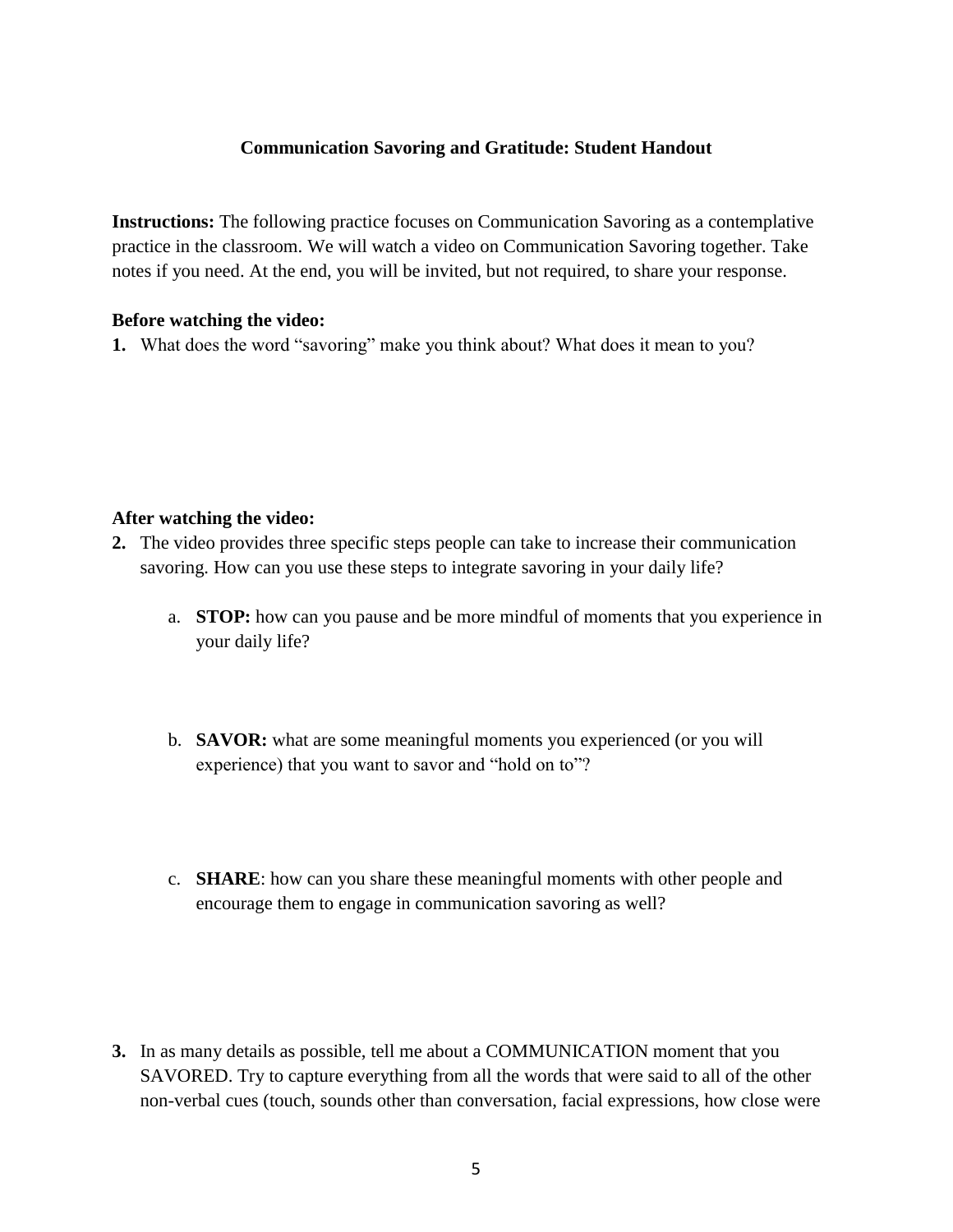people standing, etc...). Make sure to describe who was involved. Where and when did it occur? For how long? It might help if you think about writing it as a story or a movie script.

**4.** What positive emotions, feelings, and memories does this moment bring to your attention?

**5.** Looking at the seven categories of Communication Savoring (see table below), what type(s) of communication savoring does your moment reflect? Why?

**Mindful Objectives:** Which mindful objectives did you recognize in this activity?

- $\bullet$
- $\bullet$
- $\bullet$

# **Reflection Space:**

How do you think the practice of Communication Savoring can promote mindfulness, positive emotions, and gratitude in the college classroom?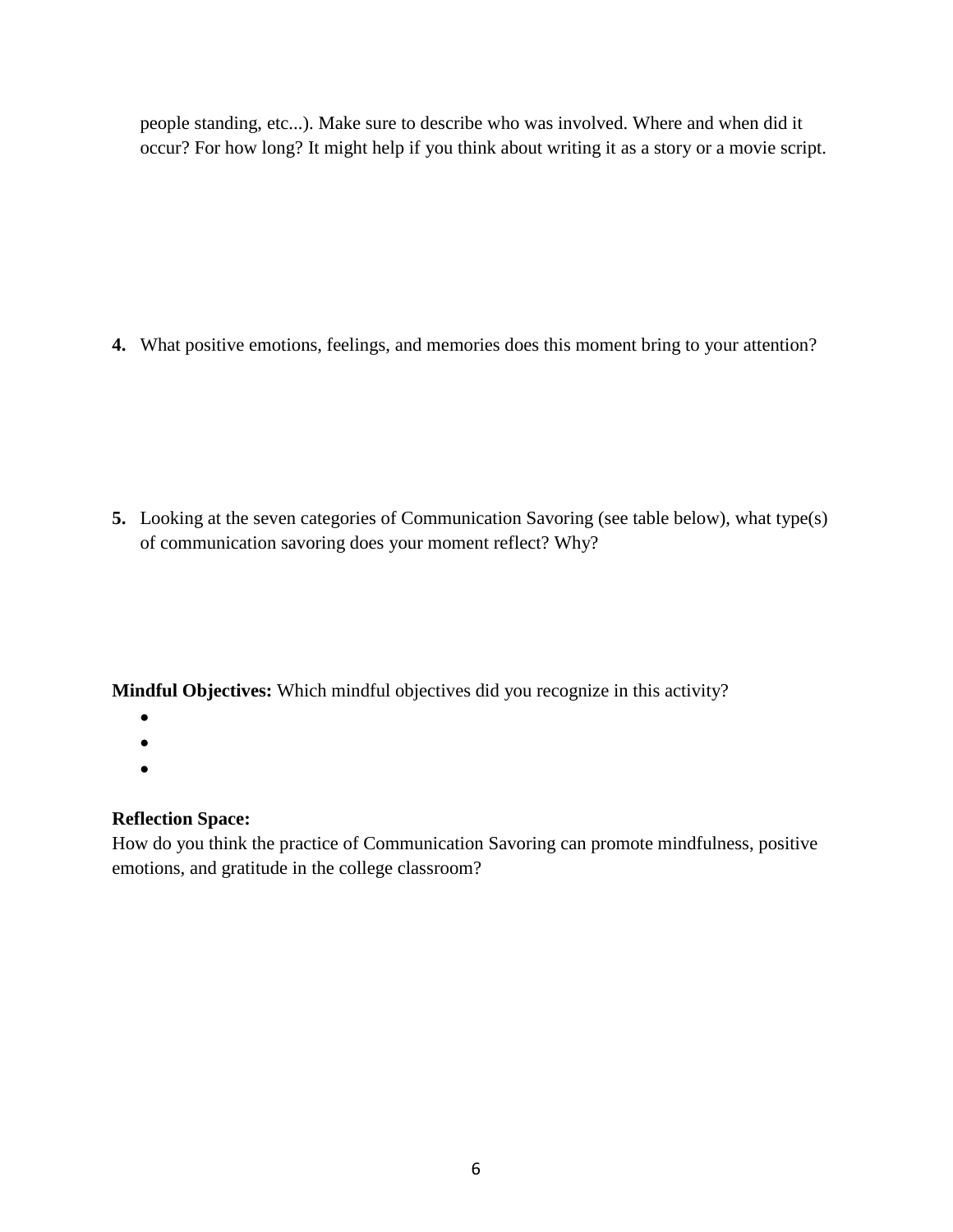#### **References**

- Bryant, F. B., & Veroff, J. (2007). *Savoring: A new model of positive experience.* Mahwah, NJ: Lawrence Erlbaum.
- Pitts, M. J. (2019). The language and social psychology of savoring: Advancing the communication savoring model. *Journal of Language and Social Psychology, 38*, 237- 259. doi: 10.1177/0261927X18821404
- Pitts, M. J., Kim, S., Meyerhoffer, H., & Jiao, J. (2019). Savoring as positive communication (Chapter 11). In J. A. M. Velázquez & C. Pulido (Eds.), *The Routledge handbook of positive communication: Contributions of an emerging community of research on communication for happiness and social change* (pp. 98-107). New York, NY: Routledge.
- Pitts, M. J., Cooper, R. A., Fanari, A., Jiao, J., & Kim, S. Positive Aging Through Communication Savoring: A Comparative Thematic Analysis of Communication Savoring Between Emerging and Older Adults. Competitive paper submitted at the National Communication Association (NCA) Conference to be held in Baltimore, USA, (November 2019).
- Pitts, M., Kim, S., Jiao, J., Cooper, R. A., & Fanari, A. Establishing Relational and Contextual Boundaries for a New Model of Communication Savoring. Competitive paper accepted for presentation at the International Communication Association Annual Conference in Washington, D.C. (May 2019)
- Smith, J., & Hanni, A. (2019). Effects of a Savoring Intervention on Resilience and Well-Being of Older Adults. *Journal of Applied Gerontology, 38*(1), 137-152.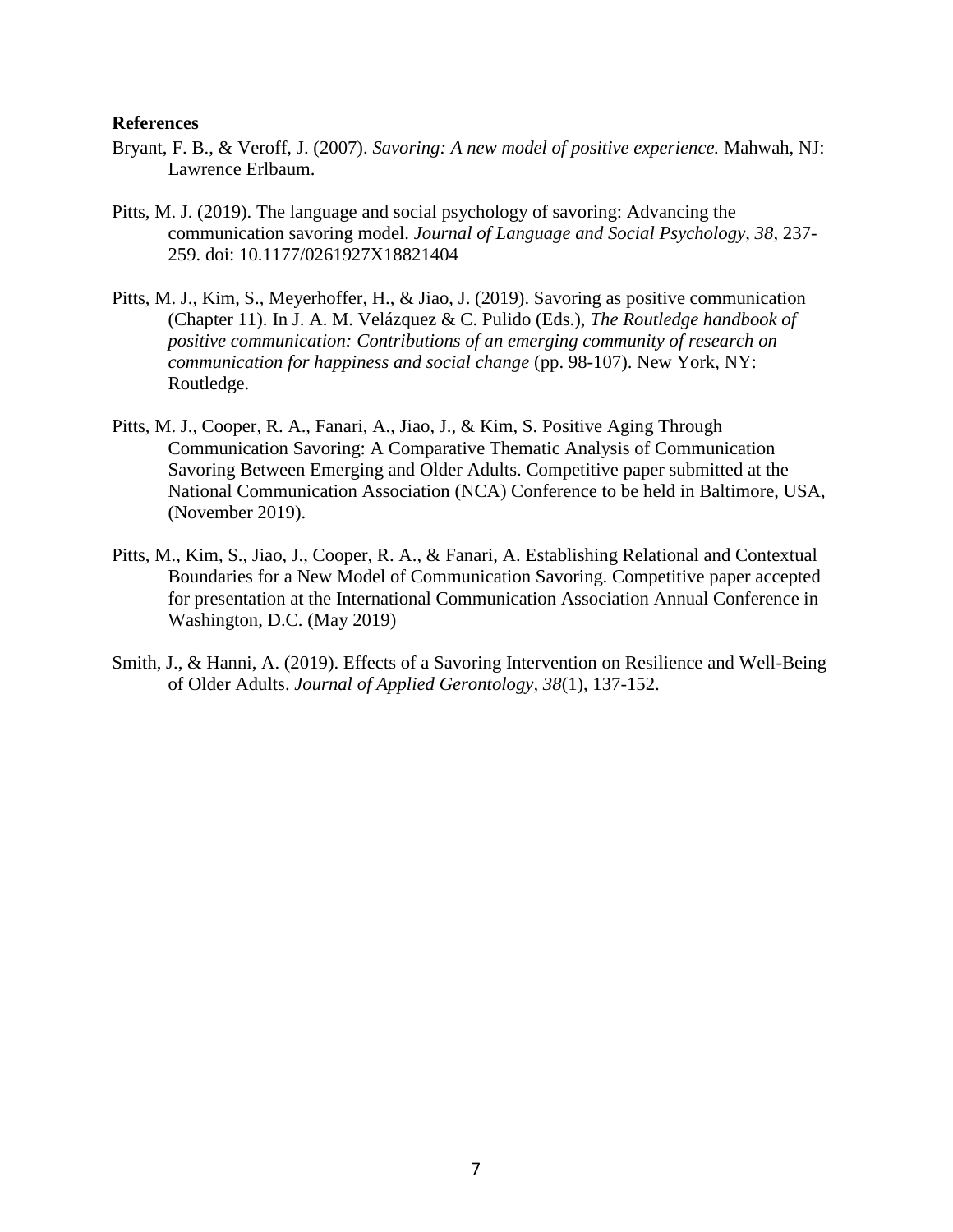#### **Resources and Definitions**

#### **Communication Savoring:**

The process of mindfully attending to pleasurable or meaningful social interaction in real, remembered, or anticipated/imagined encounters and enhancing or prolonging the positive affect (Pitts, 2019, p. 254)

#### **Seven Categories of Communication Savoring (see Table below; Pitts, 2019)**:

| Communication<br>Savoring Type     | <b>Working Definition</b>                                                                                                                                                                                                              |
|------------------------------------|----------------------------------------------------------------------------------------------------------------------------------------------------------------------------------------------------------------------------------------|
| Aesthetic<br>communication         | An appreciation of the beauty and playfulness of<br>language as demonstrated in colorful language,<br>strategic use of timing, surprising elements, and<br>delight in the ability for language to move people.                         |
| Communication<br>presence          | Pleasure derived from mutually, genuinely, and wholly<br>attending to the communicative moment, often<br>resulting in the lack of awareness of time, pressures,<br>or the presence of others, and feelings of intense<br>connectivity. |
| Nonverbal<br>communication         | Taking delight in messages that are communicated<br>through means other than talk, including intimate<br>touch, vocal warmth, smiling and eye gaze, and the<br>environmental context in which communication<br>occurs.                 |
| Recognition and<br>acknowledgment  | Deriving pleasure from sending or receiving praise<br>or recognition that acknowledges and honors an<br>individual or group.                                                                                                           |
| Relational<br>communication        | Finding pleasure in communication that moved a<br>relationship toward greater intimacy or better<br>understanding, often through interpersonal<br>disclosure.                                                                          |
| Extraordinary<br>communication     | Recognizing and appreciating "landmark"<br>communication events or moments that are unique,<br>special, or novel.                                                                                                                      |
| Implicitly shared<br>communication | The perception that one is having the same pleasurable<br>experience as another and deriving pleasure from<br>the unspoken mutual agreement.                                                                                           |
| Total                              |                                                                                                                                                                                                                                        |

Table 3. Communication Savoring Typology.

Note. On average, I coded two separate communication savoring types in each narrative.